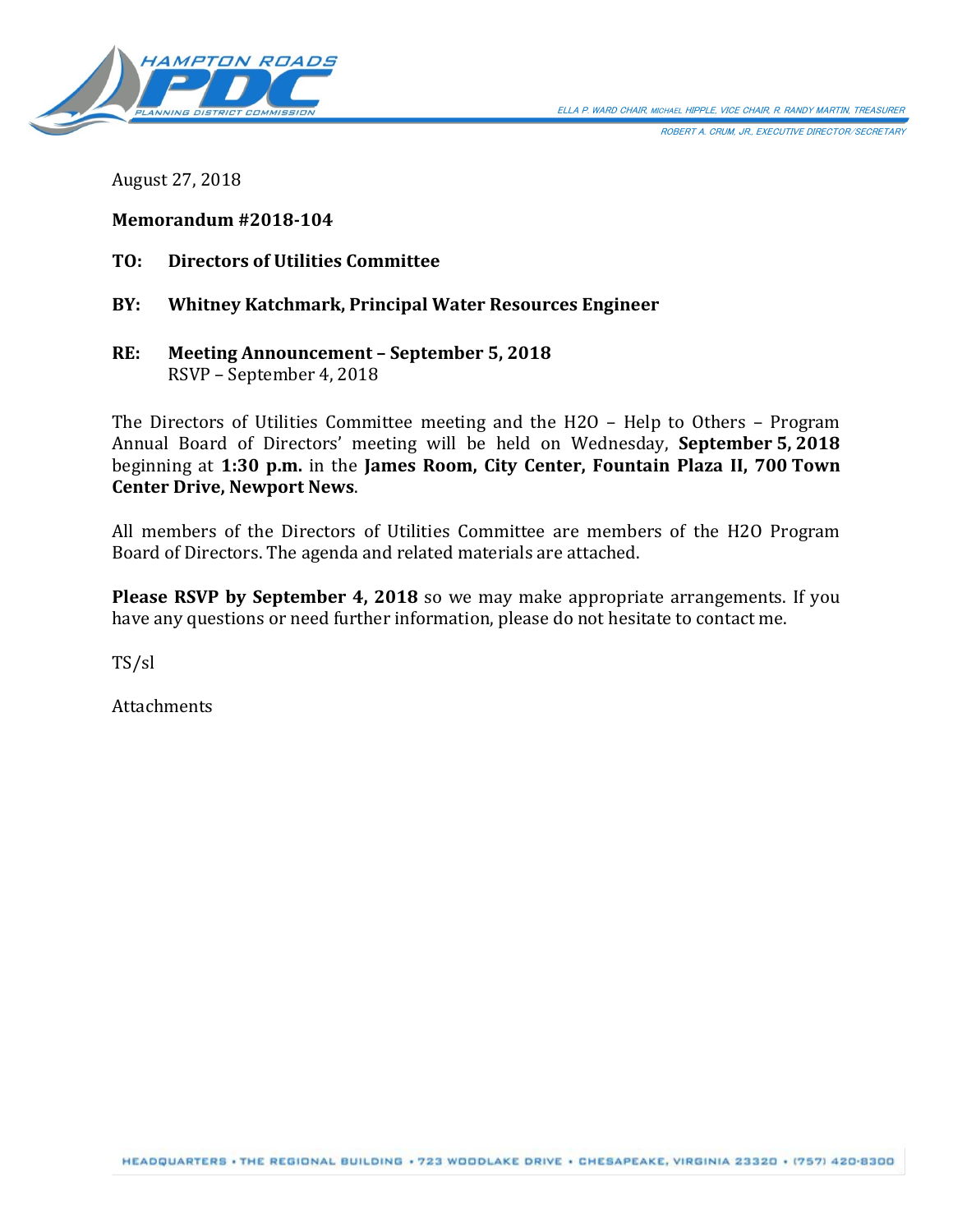#### **Directors of Utilities Committee:**

Daniel G. Clayton III, WM Eddie Crockett, NN J. Chris Dawson, GL Tyrone W. Franklin, SY Edward G. Henifin, HRSD Donald Jennings, IW Julien Johnson, SH David Jurgens, CH Kristen M. Lentz, NO Louis Martinez, NN Jason Mitchell, HA

#### **Directors of Utilities Copy:**

Alan Benthall, NN Kate Bernatitus, NN Marilyn Crane, VB Bud Curtis, NN Barry Dobbins, HA Joseph Durant, NN David Fauber, Cape Charles Garrett Feagans, PQ Ted Garty, CH Ron Harris, NN Sue Houser, NN Phil Hubbard, HRSD Thomas M. Leahy III, VB Melissa Lindgren, IW Stephanie Luton, JCSA

#### **HRPDC Staff:**

Keith Cannady Robert Crum Katie Cullipher Rebekah Eastep

Bob Montague, VB Albert Moor II, SU Russell Pace, FR Doug Powell, JCSA William Saunders, SM Everett Skipper, NN Bob Speechly, PQ Michael Stallings, WN Erin Trimyer, PO Brian K. Woodward, YK

Stephen Motley, VB Richard Nettleton, VB Brenton Payne, GL Danny Poe, JCSA Paul Retel, SU Ellen Roberts, PQ Kenneth Sims, WN Joe Sisler, YK Jessie Snead, SM Ed Snyder, PO Richard Stahr, Brown and Caldwell Stephen Watson, FR Shannon White, NO Sherry Wright, NN

Katherine Filippino Whitney Katchmark Tiffany Smith Joe Turner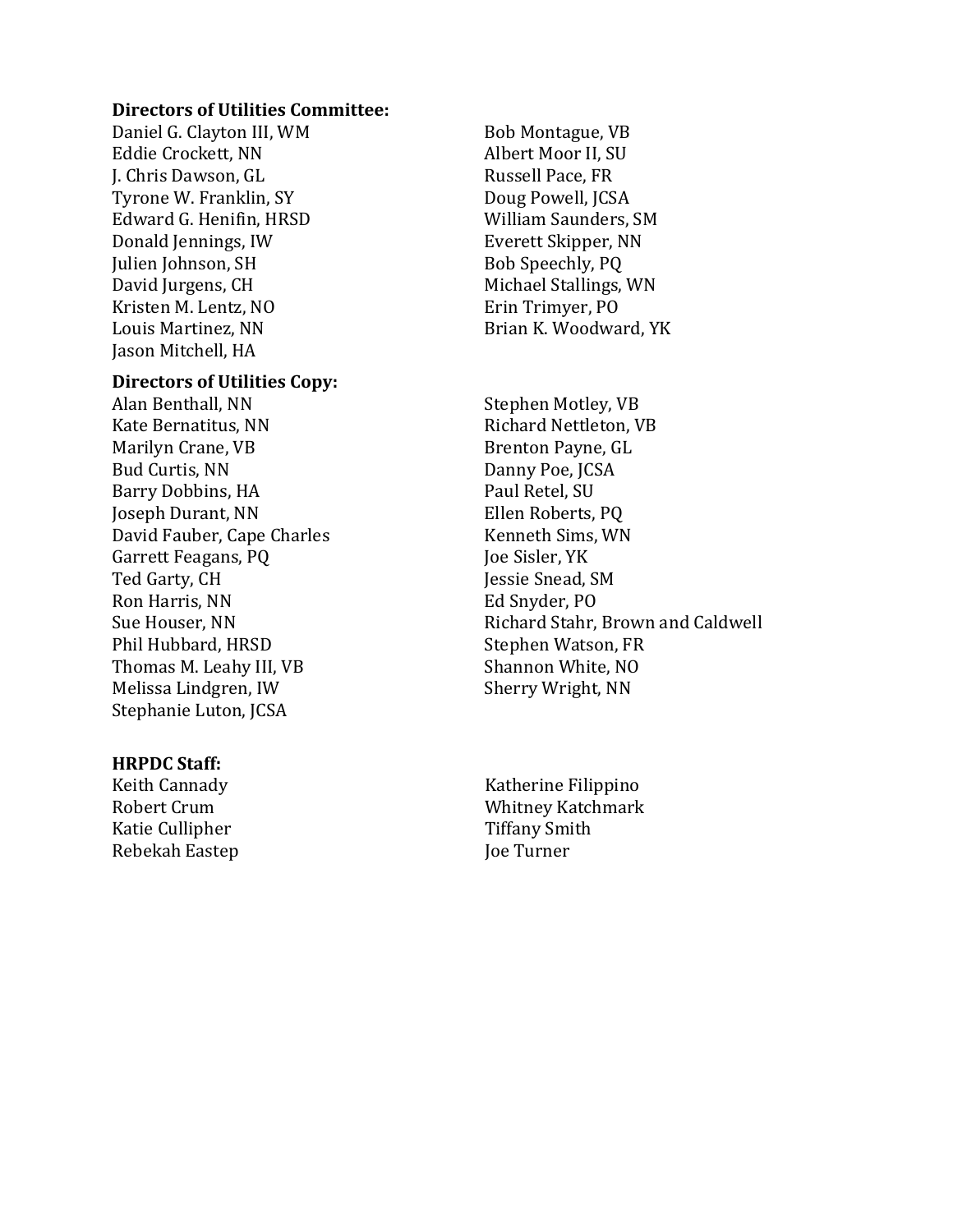# **MEETING OF THE H2O – Help to Others – Program Board of Directors AGENDA September 5, 2018 Newport News 1:30 PM**

# **1. Officers**

The Board will decide to continue the terms of current officers and/or elect new officers. The officers do not have specified terms. The bylaws state that the officers serve at the pleasure of the Board. Current officers are listed below:

| President:           | Doug Powell, JCSA                          |
|----------------------|--------------------------------------------|
| Vice President:      | David Jurgens, Chesapeake Public Utilities |
| Secretary/Treasurer: | Ted Henifin, HRSD                          |
| Director:            | Al Moor, Suffolk Public Utilities          |
| Director:            | Kristen Lentz, Norfolk Utilities           |
|                      |                                            |

**ACTION:** Continue the term of current officers and/or elect new officers.

## **2. Program Status**

The HRPDC staff will review fundraising and distribution results for FY 2018 and the FY 2019 program budget. The Board will consider the participation of Surry County and the City of Franklin in the H2O - Help to Others - program.

The HRPDC staff will provide a status update on the procurement of services to rebrand the H2O program, create a dedicated website, and develop a robust fundraising strategy.

**ACTION:** Per discussion.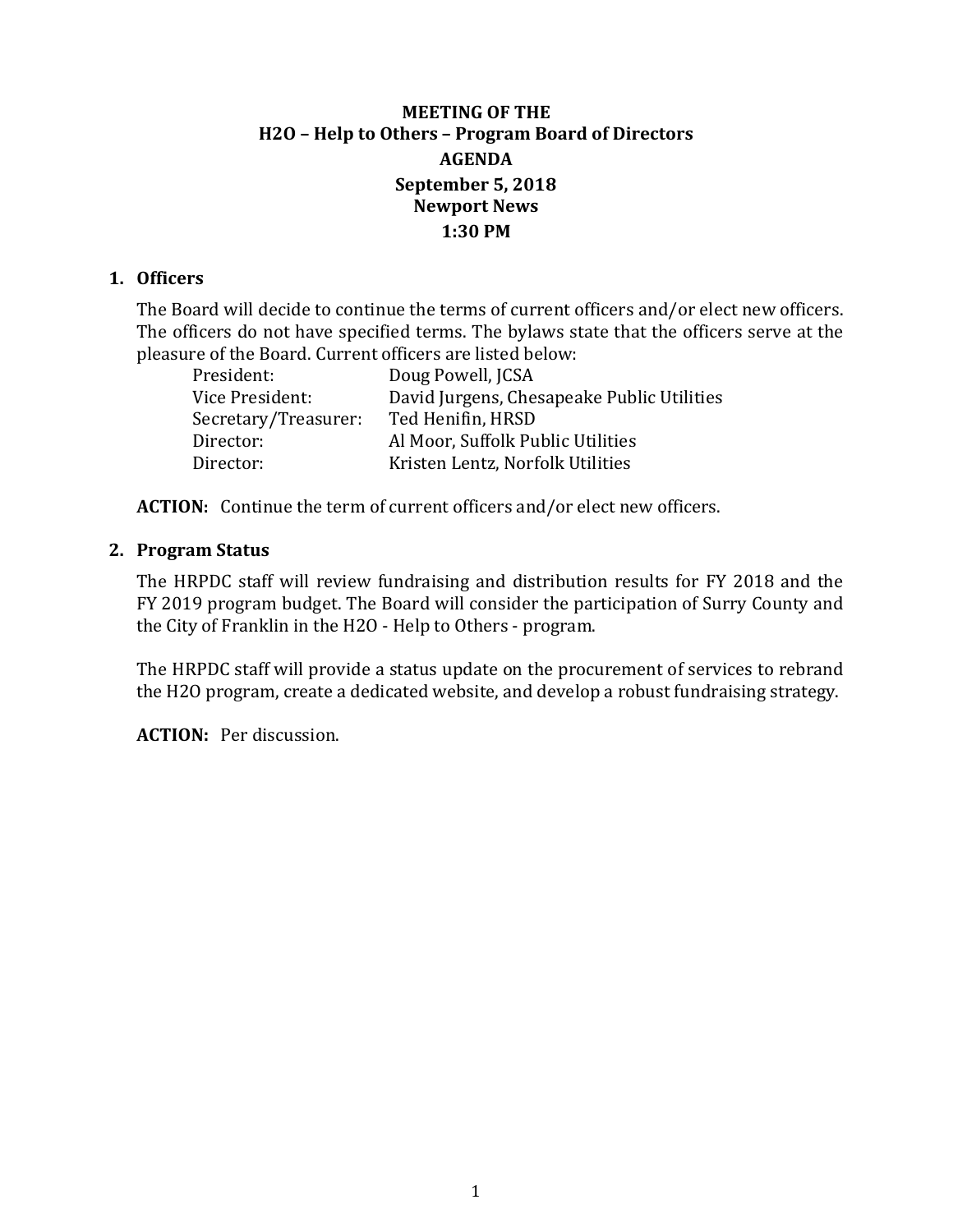# **MEETING OF THE DIRECTORS OF UTILITIES COMMITTEE AGENDA September 5, 2018 Newport News 2:00 P.M.**

# **1. Summaries of the June 13, 2018 and July 16, 2018 Meetings of the Directors of Utilities Committee**

The June 13, 2018 and July 16, 2018 meeting summaries will be distributed prior to the meeting for the Committee's review. The summary of the August 1, 2018 joint meeting of the Hampton Roads Chief Administrative Officers (CAOs) and Directors of Utilities Committee will be distributed as soon as it is made availabe.

**ACTION:** Per discussion.

## **2. Public Comment**

# **3. Final FY20 Regional Water and Wastewater Program Budgets**

The Committee will consider endorsement of the FY 2020 budgets for the Regional Wastewater Program and the Regional Water Program. The guidelines for Committee actions related to budget planning are listed below:

*Recommendations related to budget planning require unanimous agreement by the Committee. Committee members will have opportunities to review and comment on proposed budgets at monthly meetings or via email. Committee members may express their support of proposed budgets either in-person at Committee meetings or via written communication to HRPDC staff.*

*Any Committee decision regarding budget planning is an endorsement by the Committee and amounts to a commitment by the locality to include recommending the agreed-upon budget in the locality departmental budget as input to the locality's budget. If a locality representative did not attend the Committee meeting to vote on budget planning, HRPDC staff will contact the locality to confirm that the locality is aware of and supports the proposed budget.*

Attachments:<br>3A FY2

- 3A FY2020 Regional Water Program Budget
- 3B FY2020 Regional Wastewater Program Budget
- **ACTION:** Endorse the FY 2019-2020 Regional Water Program and Regional Wastewater Program budgets.

# **4. Safe Yield and Groundwater Update**

Ms. Whitney Katchmark, HRPDC Principal Water Resources Engineer, will lead a discussion on recent meetings held by the Virginia Department of Health (VDH) Waterworks Advisory Committee's subcommittee on proposed changes to the definition of safe yield and the final meeting of the Human Consumption Work Group.